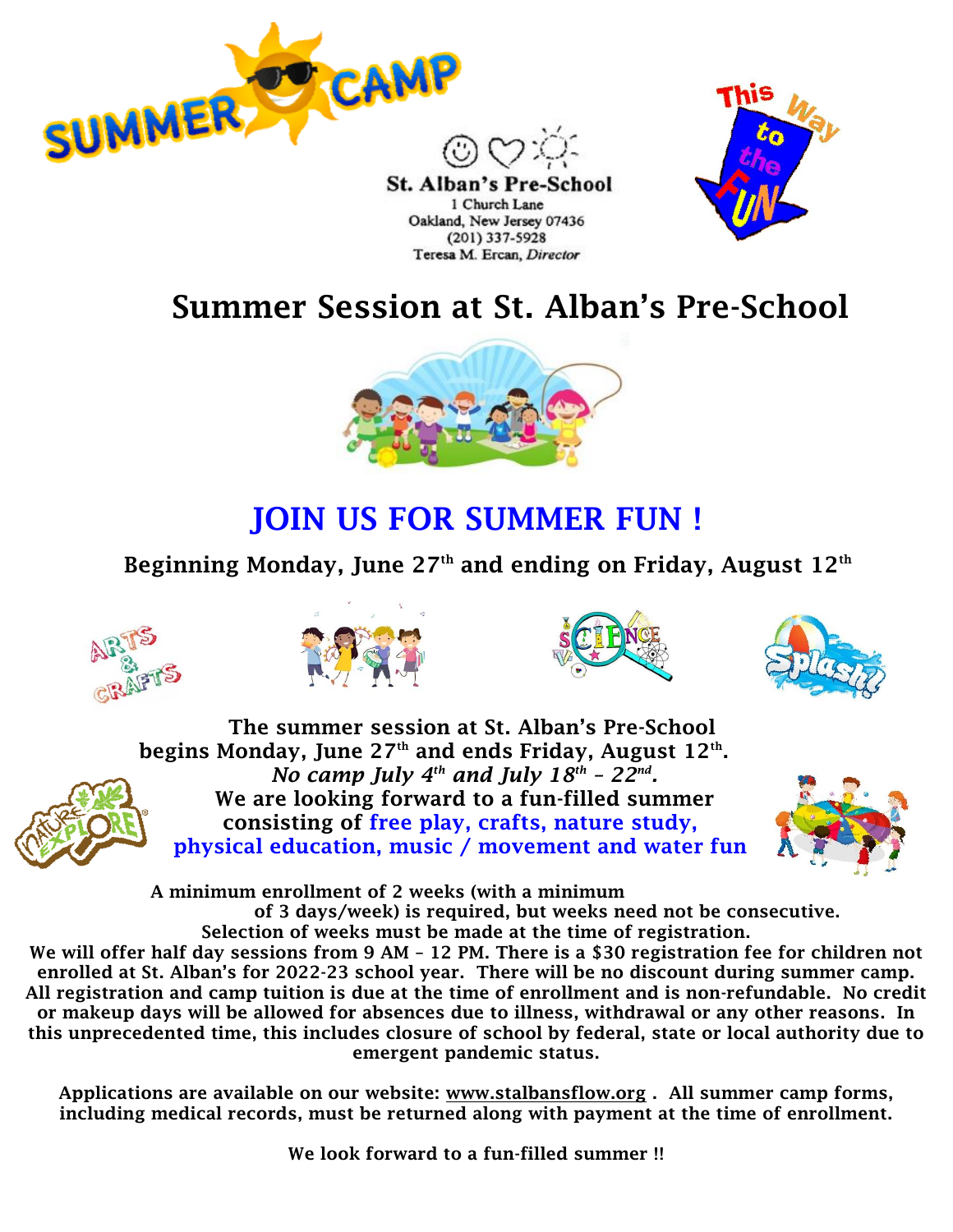### **ST. ALBAN'S PRE-SCHOOL**

1 Church Lane, Oakland, NJ 07436 201-337-5928

# 2022 SUMMER CAMP REMINDERS



Please make sure that we are aware of any medical conditions or allergies that your child may have. Since many of our students have life threatening allergies, we are a nut-free school. We ask that you **do not use items that are labeled "processed in a plant with nuts or may contain nuts**." If you are bringing in food items from home or the store they must have a clear ingredients label that can be read. This will ensure the safety of all of our students.

Please dress your child in his/her swimsuit, cover-up/t-shirt and water shoes or sneakers that can get wet every day --- regardless of weather! We are asking that your child **not** wear sandals, clogs, flip flops or "Crocs" to school. We have had numerous students fall, lose shoes while trying to run, and the mulch and dirt get inside their shoes which is uncomfortable. Water shoes or sneakers will allow them to play freely and safely without worry. Please be sure that your child's towel is labeled with first and last name. Place the labeled towel in any of the laundry baskets outside our entrance. If your child's towel is hanging on the fence at the end of the day, then you can take it home to wash it. If it is in the basket still, then it is clean and may remain at camp.

Please apply sunscreen in the morning and provide a hat and glasses if your child is sensitive to the sun.

Students should bring a labeled backpack every day. In the backpack place an extra set of labeled clothes, diapers, wipes, etc. Please make sure all items are LABELED with your first and last name.

Please do not allow your child to bring toys from home. It is difficult to keep track of them.

MINIMUM: 2 weeks, not necessarily consecutive and a MINIMUM of 3 days per week.

As always we appreciate your cooperation. The safety of all of our students and staff is a top priority.

We will be following and families must follow the same Covid guidelines as we did during our school year. Please be sure to monitor your child for covid symptoms or illness and be sure to keep them home if they are not well. They must be fever free / symptom free without medication for 24 – 48 hours before returning to camp.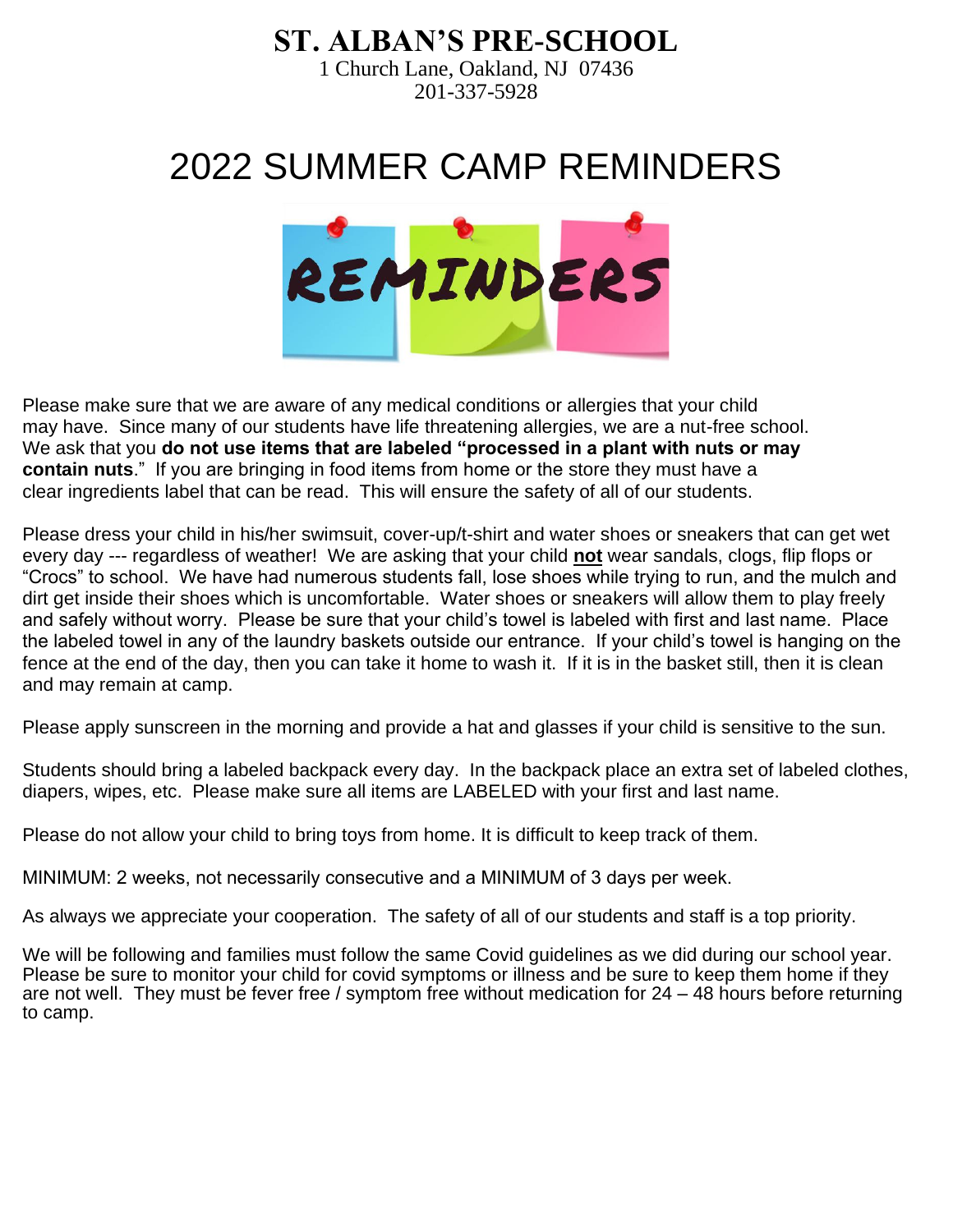

**St. Alban's Pre-School** 

1 Church Lane Oakland, New Jersey 07436  $(201)$  337-5928 Teresa M. Ercan, Director

## **2022 SUMMER CAMP TUITION RATES ~ HALF DAYS 9 AM-12 PM**

## **FIVE DAYS \$180.00 / week FOUR DAYS \$156.00 / week THREE DAYS \$126.00 / week**

**Here is our schedule and themes. If you would like to send in an item, book or snack related to our theme, please discuss it with a teacher or Miss Teresa.** 

|                 | <b>SUMMER CAMP SCHEDULE</b>                                | <b>SUMMER CAMP THEMES</b>                     |  |  |  |  |
|-----------------|------------------------------------------------------------|-----------------------------------------------|--|--|--|--|
| $9:00 - 9:50$   | <b>Free Play</b>                                           | Week 1: Red, White & Blue                     |  |  |  |  |
| $9:50 - 10:00$  | Clean Up                                                   | Week 2: Art with Recyclables                  |  |  |  |  |
| 10:00 - 10:15   | <b>Circle Time</b>                                         |                                               |  |  |  |  |
| 10:15 -10:40    | Project                                                    | Week 3: Beach and Ocean                       |  |  |  |  |
| 10:40 - 10:55   | <b>Snack</b>                                               | Week 4: World of Animals                      |  |  |  |  |
| $10:55 - 11:10$ | <b>Books/Story Time</b>                                    |                                               |  |  |  |  |
| 11:10 -11:50    | Indoors-Gym                                                | Playground– Water Fun Week 5: Read and Create |  |  |  |  |
| 11:50 -12:00    | <b>Dismissal</b>                                           | Week 6: Beach and Ocean                       |  |  |  |  |
|                 | *Our schodule 8, themes are flevible and subject to change |                                               |  |  |  |  |

Our schedule & themes are flexible and subject to change.

\*This is a general guideline.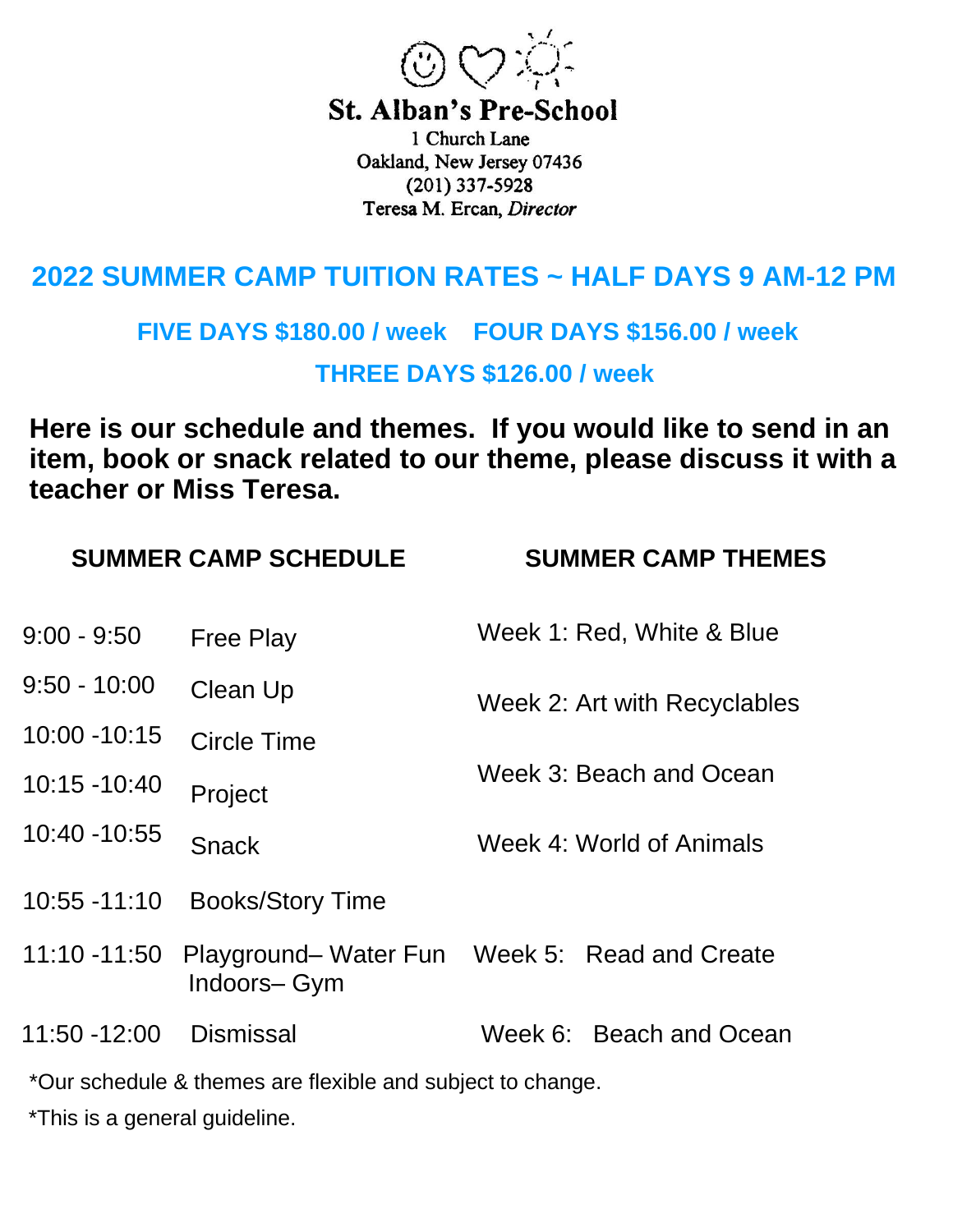### ST. ALBAN'S PRE-SCHOOL

#### SUMMER SESSION APPLICATION 2022

|              |                  |                |        |                           | Address: and the contract of the contract of the contract of the contract of the contract of the contract of the contract of the contract of the contract of the contract of the contract of the contract of the contract of t |  |  |  |
|--------------|------------------|----------------|--------|---------------------------|--------------------------------------------------------------------------------------------------------------------------------------------------------------------------------------------------------------------------------|--|--|--|
|              |                  |                |        | Home Phone $\#$           | 1000 - 1000 - 1000 - 1000 - 1000 - 1000 - 1000 - 1000 - 1000 - 1000 - 1000 - 1000 - 1000 - 1000 - 1000 - 1000 -                                                                                                                |  |  |  |
|              |                  |                |        |                           |                                                                                                                                                                                                                                |  |  |  |
|              |                  |                |        |                           | Telephone: New York School School School School School School School School School School School School School                                                                                                                 |  |  |  |
|              |                  |                |        |                           | Cell #:                                                                                                                                                                                                                        |  |  |  |
|              |                  |                |        |                           |                                                                                                                                                                                                                                |  |  |  |
|              |                  |                |        |                           |                                                                                                                                                                                                                                |  |  |  |
|              |                  |                |        |                           |                                                                                                                                                                                                                                |  |  |  |
| 1)           |                  |                |        | Address:                  |                                                                                                                                                                                                                                |  |  |  |
|              |                  |                |        |                           |                                                                                                                                                                                                                                |  |  |  |
| 2)           |                  |                |        |                           |                                                                                                                                                                                                                                |  |  |  |
|              |                  |                |        |                           |                                                                                                                                                                                                                                |  |  |  |
|              |                  |                |        |                           |                                                                                                                                                                                                                                |  |  |  |
|              |                  |                |        | <b>HALF DAYS</b> $(9-12)$ |                                                                                                                                                                                                                                |  |  |  |
| Week of:     |                  | <b>CIRCLE:</b> |        |                           | <b>Days Needed</b>                                                                                                                                                                                                             |  |  |  |
|              | June 27- July 1  | 5 Days         | 4 Days | 3 Days                    |                                                                                                                                                                                                                                |  |  |  |
|              | July 4- 9 no 7/4 | N/A            | 4 Days | 3 Days                    |                                                                                                                                                                                                                                |  |  |  |
| July 11-15   |                  | 5 Days         | 4 Days | 3 Days                    |                                                                                                                                                                                                                                |  |  |  |
| July 18 - 22 |                  | N/A            | N/A    | N/A                       | N/A                                                                                                                                                                                                                            |  |  |  |
| July 25-29   |                  | 5 Days         | 4 Days | 3 Days                    |                                                                                                                                                                                                                                |  |  |  |
| Aug. 1 - 5   |                  | 5 Days         | 4 Days | 3 Days                    |                                                                                                                                                                                                                                |  |  |  |

4 Days

3 Days

 $\frac{1}{\sqrt{2\pi}}\left(\frac{1}{\sqrt{2\pi}}\right)^{1/2}\left(\frac{1}{\sqrt{2\pi}}\right)^{1/2}$ 

Aug. 8 - 12 5 Days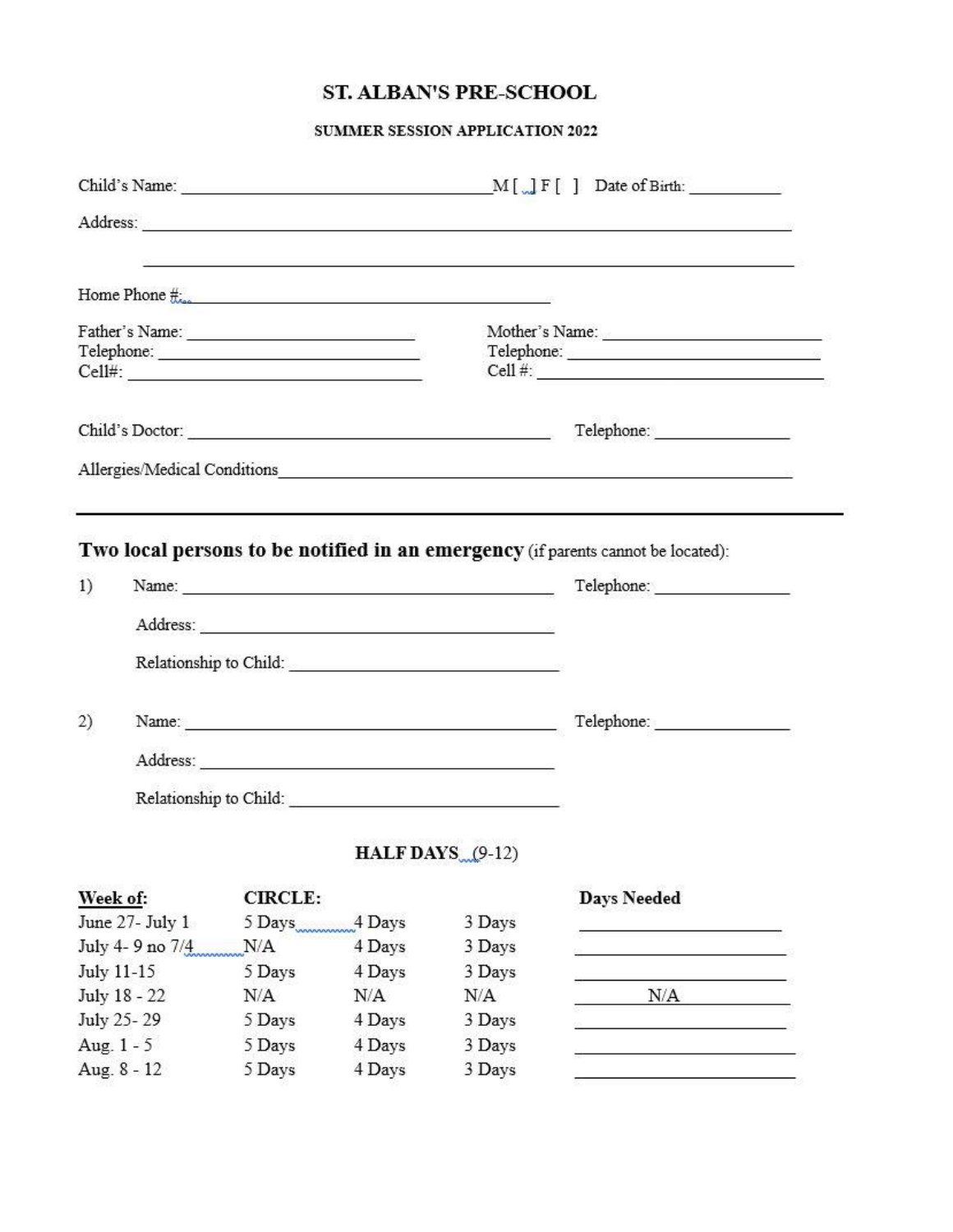### **ST. ALBAN'S PRE-SCHOOL**

### **AUTHORIZATION FOR CHILD PICK-UP**

I authorize the following people to pick up my child from St. Alban's Pre-School. All others must present a written request from me for my child to be discharged into their hands, and such in writing absolves St. Alban's Pre-School from responsibility after the child leaves the school. All written request will remain on file at the school. St. Alban's PreSchool has the right to verify identification by asking for proof, such as a driver's license.

| (Date) | (Parent's Signature) |
|--------|----------------------|
|        |                      |
|        |                      |
|        |                      |
|        |                      |
|        |                      |
|        |                      |
|        |                      |
|        |                      |
|        |                      |

#### **PARENTAL CONSENT TO ADMINISTER MEDICINE**

Medication shall only be administered by St. Alban's Pre-School personnel upon my written request and will only be that prescribed by a physician. When I authorize St. Alban's Pre-School personnel to administer medication to my child during school hours, I hereby absolve St. Alban's Pre-School from any responsibility for any ill effects that may occur from the administration of such medication.

(Date) (Parent's Signature)

#### **PARENTAL CONSENT FOR EMERGENCY TREATMENT**

\_\_\_\_\_\_\_\_\_\_\_\_\_ \_\_\_\_\_\_\_\_\_\_\_\_\_\_\_\_\_\_\_\_\_\_\_\_\_\_\_\_\_\_\_\_\_\_\_\_\_\_\_\_

\_\_\_\_\_\_\_\_\_\_\_\_\_ \_\_\_\_\_\_\_\_\_\_\_\_\_\_\_\_\_\_\_\_\_\_\_\_\_\_\_\_\_\_\_\_\_\_\_\_\_\_\_\_

I hereby authorize St. Alban's Pre-School to call an emergency ambulance in case of accident or acute illness, and to allow possible emergency care if I am not immediately available. In the case of an emergency, if I and/or my physician cannot be reached, I hereby authorize the Administrator/Director of St. Alban's Pre-School to provide any necessary medical treatment. It is understood that I will be advised of the nature and extent of such treatment.

(Date) (Parent's Signature)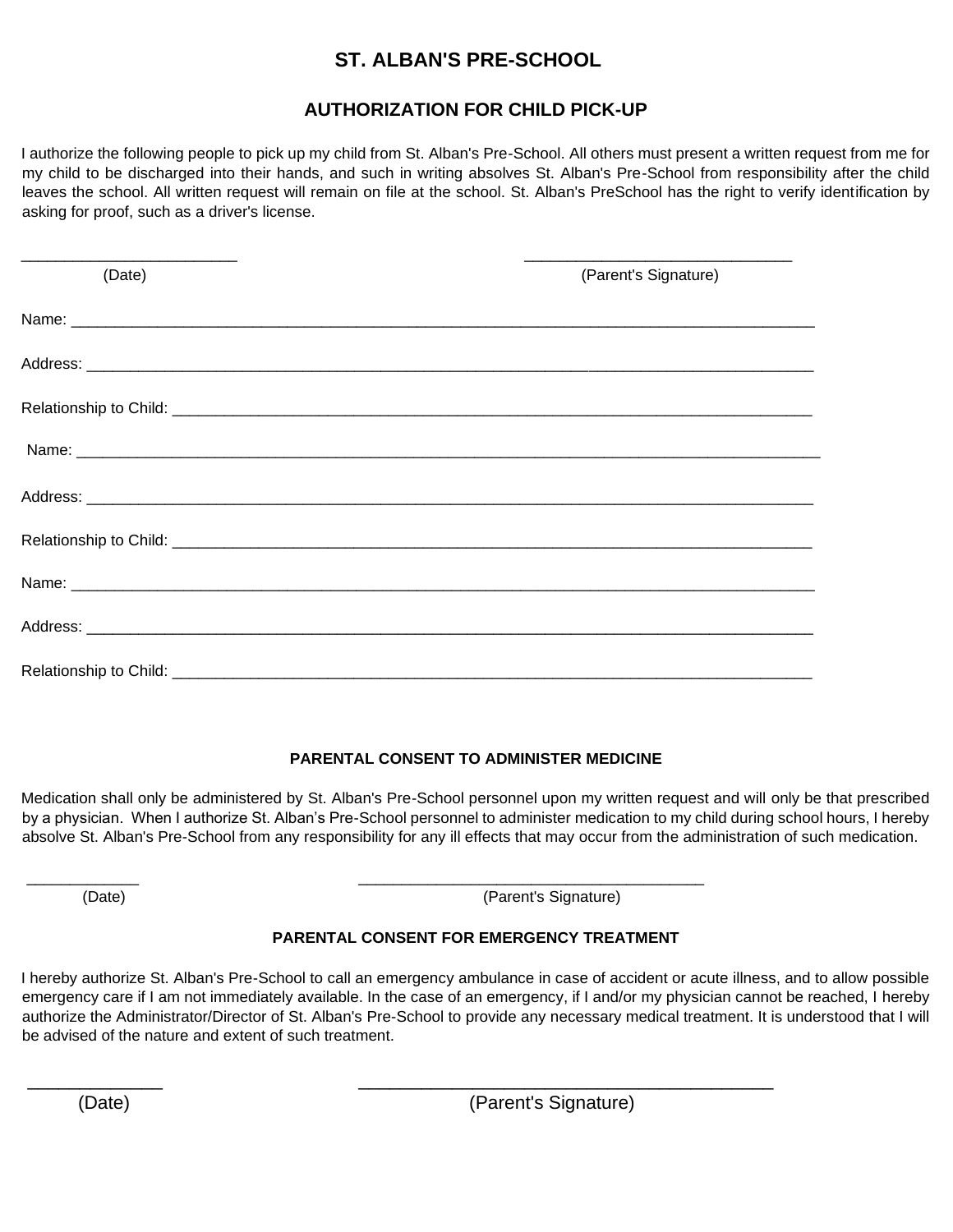

**St. Alban's Pre-School** 1 Church Lane Oakland, New Jersey 07436  $(201)$  337-5928 Teresa M. Ercan, Director

## **PARENT RECEIPT OF INFORMATION:**

- ❖ **General Information Letter**
- ❖ **Information to Parents Document**
- ❖ **Policy on the Release of Children**
- ❖ **Positive Guidance and Discipline Policy**
- ❖ **Policy on Methods of Parental Notification**
- ❖ **Policy on Communicable Disease Management**
- ❖ **Expulsion Policy**
- ❖ **Policy on the Use of Technology, Social Media and Methods of Parental Notification**
- ❖ **Health Screening Policy**

*I have read and received a copy of the information/policies listed above.* 

| <b>Child(ren)'s Name:</b> |             |                               |
|---------------------------|-------------|-------------------------------|
|                           |             | <b>Parent/Guardian's Name</b> |
| <b>Signature</b>          | <b>Date</b> |                               |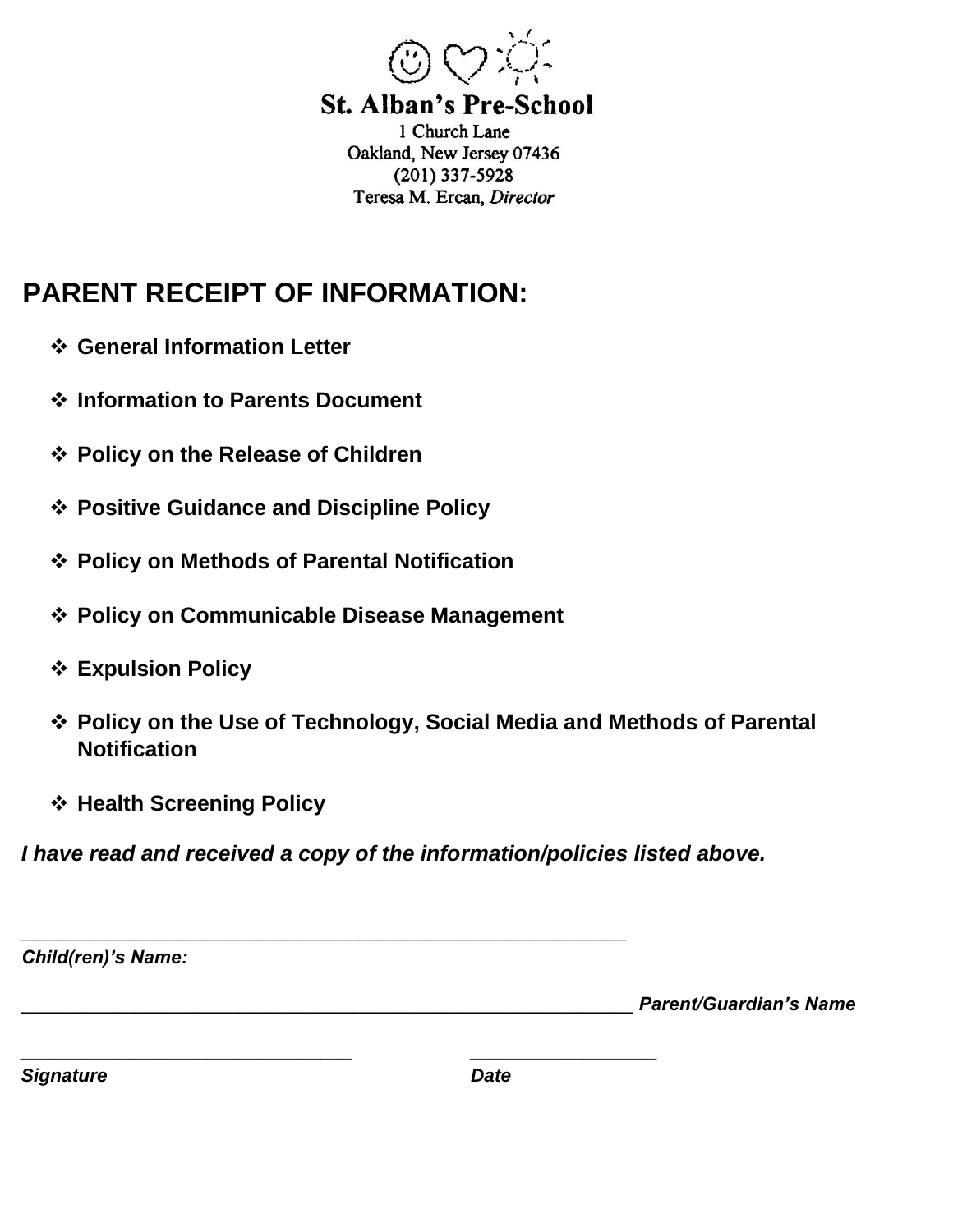|                                                                                                                                                                                                                                                                        |                                                             |                                                     |                                                          |                                                  |                       |                       |                                                 |                                                  | New Jersey Department of Health   |                                  |  |
|------------------------------------------------------------------------------------------------------------------------------------------------------------------------------------------------------------------------------------------------------------------------|-------------------------------------------------------------|-----------------------------------------------------|----------------------------------------------------------|--------------------------------------------------|-----------------------|-----------------------|-------------------------------------------------|--------------------------------------------------|-----------------------------------|----------------------------------|--|
| Child's Name (Last)                                                                                                                                                                                                                                                    |                                                             |                                                     | (First)                                                  |                                                  |                       | Gender                | <b>SECTION I - TO BE COMPLETED BY PARENT(S)</b> |                                                  | Date of Birth                     |                                  |  |
|                                                                                                                                                                                                                                                                        |                                                             |                                                     |                                                          |                                                  |                       | Male<br>$\Box$ Female |                                                 |                                                  |                                   |                                  |  |
| Does Child Have Health Insurance?<br>$\Box$ No<br><b>TYes</b>                                                                                                                                                                                                          |                                                             |                                                     |                                                          | If Yes, Name of Child's Health Insurance Carrier |                       |                       |                                                 |                                                  |                                   |                                  |  |
| Parent/Guardian Name                                                                                                                                                                                                                                                   |                                                             |                                                     |                                                          | Home Telephone Number                            |                       |                       |                                                 |                                                  |                                   | Work Telephone/Cell Phone Number |  |
|                                                                                                                                                                                                                                                                        |                                                             |                                                     |                                                          |                                                  |                       |                       |                                                 |                                                  |                                   |                                  |  |
| Parent/Guardian Name                                                                                                                                                                                                                                                   |                                                             |                                                     |                                                          |                                                  | Home Telephone Number |                       |                                                 |                                                  | Work Telephone/Cell Phone Number  |                                  |  |
| I give my consent for my child's Health Care Provider and Child Care Provider/School Nurse to discuss the information on this form.                                                                                                                                    |                                                             |                                                     |                                                          |                                                  |                       |                       |                                                 |                                                  |                                   |                                  |  |
| Signature/Date                                                                                                                                                                                                                                                         |                                                             |                                                     |                                                          |                                                  |                       |                       |                                                 |                                                  | This form may be released to WIC. |                                  |  |
|                                                                                                                                                                                                                                                                        |                                                             |                                                     |                                                          |                                                  |                       | $N$ o<br><b>TYes</b>  |                                                 |                                                  |                                   |                                  |  |
|                                                                                                                                                                                                                                                                        | <b>SECTION II - TO BE COMPLETED BY HEALTH CARE PROVIDER</b> |                                                     |                                                          |                                                  |                       |                       |                                                 |                                                  |                                   |                                  |  |
| Date of Physical Examination:                                                                                                                                                                                                                                          |                                                             |                                                     |                                                          |                                                  |                       |                       | Results of physical examination normal?         |                                                  | Yes                               | N <sub>0</sub>                   |  |
| Abnormalities Noted:                                                                                                                                                                                                                                                   |                                                             |                                                     |                                                          |                                                  |                       |                       |                                                 | Weight (must be taken                            |                                   |                                  |  |
|                                                                                                                                                                                                                                                                        |                                                             |                                                     |                                                          |                                                  |                       |                       |                                                 | within 30 days for WIC)<br>Height (must be taken |                                   |                                  |  |
|                                                                                                                                                                                                                                                                        |                                                             |                                                     |                                                          |                                                  |                       |                       |                                                 | within 30 days for WIC)                          |                                   |                                  |  |
|                                                                                                                                                                                                                                                                        |                                                             |                                                     |                                                          |                                                  |                       |                       |                                                 | <b>Head Circumference</b>                        |                                   |                                  |  |
|                                                                                                                                                                                                                                                                        |                                                             |                                                     |                                                          |                                                  |                       |                       | $(R < 2$ Years)                                 |                                                  |                                   |                                  |  |
|                                                                                                                                                                                                                                                                        |                                                             |                                                     |                                                          |                                                  |                       |                       | Blood Pressure<br>$(1>3$ Years)                 |                                                  |                                   |                                  |  |
| <b>IMMUNIZATIONS</b>                                                                                                                                                                                                                                                   |                                                             |                                                     |                                                          | Immunization Record Attached                     |                       |                       |                                                 |                                                  |                                   |                                  |  |
|                                                                                                                                                                                                                                                                        |                                                             |                                                     | Date Next Immunization Due:                              |                                                  |                       |                       |                                                 |                                                  |                                   |                                  |  |
|                                                                                                                                                                                                                                                                        |                                                             |                                                     |                                                          | <b>MEDICAL CONDITIONS</b>                        |                       |                       |                                                 |                                                  |                                   |                                  |  |
| Chronic Medical Conditions/Related Surgeries<br>· List medical conditions/ongoing surgical<br>concerns:                                                                                                                                                                |                                                             |                                                     | None<br>Special Care Plan<br>Attached                    | Comments                                         |                       |                       |                                                 |                                                  |                                   |                                  |  |
| Medications/Treatments<br>· List medications/treatments:                                                                                                                                                                                                               |                                                             |                                                     | None<br><b>Comments</b><br>Special Care Plan<br>Attached |                                                  |                       |                       |                                                 |                                                  |                                   |                                  |  |
| Limitations to Physical Activity<br>· List limitations/special considerations:                                                                                                                                                                                         |                                                             |                                                     | $\Box$ None<br>Special Care Plan<br>Attached             |                                                  |                       | Comments              |                                                 |                                                  |                                   |                                  |  |
| Special Equipment Needs<br>. List items necessary for daily activities                                                                                                                                                                                                 |                                                             |                                                     | None                                                     | Special Care Plan                                | <b>Comments</b>       |                       |                                                 |                                                  |                                   |                                  |  |
| Allergies/Sensitivities<br>· List allergies:                                                                                                                                                                                                                           |                                                             |                                                     | Atlached<br>None                                         | Special Care Plan                                | Comments              |                       |                                                 |                                                  |                                   |                                  |  |
| Special Diet/Vitamin & Mineral Supplements<br>· List dietary specifications:                                                                                                                                                                                           |                                                             |                                                     | Attached<br>None<br>Attached                             | Special Care Plan                                | Comments              |                       |                                                 |                                                  |                                   |                                  |  |
| Behavioral Issues/Mental Health Diagnosis<br>· List behavioral/mental health issues/concerns:                                                                                                                                                                          |                                                             |                                                     | None<br>Attached                                         | Special Care Plan                                | Comments              |                       |                                                 |                                                  |                                   |                                  |  |
| Emergency Plans<br>. List emergency plan that might be needed and                                                                                                                                                                                                      |                                                             |                                                     | None                                                     | Special Care Plan                                | Comments              |                       |                                                 |                                                  |                                   |                                  |  |
| the sign/symptoms to watch for:                                                                                                                                                                                                                                        |                                                             |                                                     | Attached                                                 |                                                  |                       |                       |                                                 |                                                  |                                   |                                  |  |
| <b>Date Performed</b><br><b>Type Screening</b>                                                                                                                                                                                                                         |                                                             | PREVENTIVE HEALTH SCREENINGS<br><b>Record Value</b> |                                                          | <b>Type Screening</b>                            |                       |                       | <b>Date Performed</b>                           | Note if Abnormal                                 |                                   |                                  |  |
| <b>Hgb/Hct</b>                                                                                                                                                                                                                                                         |                                                             |                                                     |                                                          |                                                  | Hearing               |                       |                                                 |                                                  |                                   |                                  |  |
| □ Capillary □ Venous<br>Lead:                                                                                                                                                                                                                                          |                                                             |                                                     |                                                          |                                                  | <b>Vision</b>         |                       |                                                 |                                                  |                                   |                                  |  |
| TB (mm of Induration)                                                                                                                                                                                                                                                  |                                                             |                                                     |                                                          |                                                  | Dental                |                       |                                                 |                                                  |                                   |                                  |  |
| Other:                                                                                                                                                                                                                                                                 |                                                             |                                                     |                                                          |                                                  |                       |                       | Developmental                                   |                                                  |                                   |                                  |  |
| Other:                                                                                                                                                                                                                                                                 |                                                             |                                                     |                                                          |                                                  | Scoliosis             |                       |                                                 |                                                  |                                   |                                  |  |
| I have examined the above student and reviewed his/her health history. It is my opinion that he/she is medically cleared to<br>participate fully in all child care/school activities, including physical education and competitive contact sports, unless noted above. |                                                             |                                                     |                                                          |                                                  |                       |                       |                                                 |                                                  |                                   |                                  |  |
| Name of Health Care Provider (Print)                                                                                                                                                                                                                                   |                                                             |                                                     |                                                          |                                                  |                       |                       | Health Care Provider Stamp:                     |                                                  |                                   |                                  |  |

CH-14 OCT 17 Distribution: Original-Child Care Provider Copy-Parent/Guardian Copy-Health Care Provider